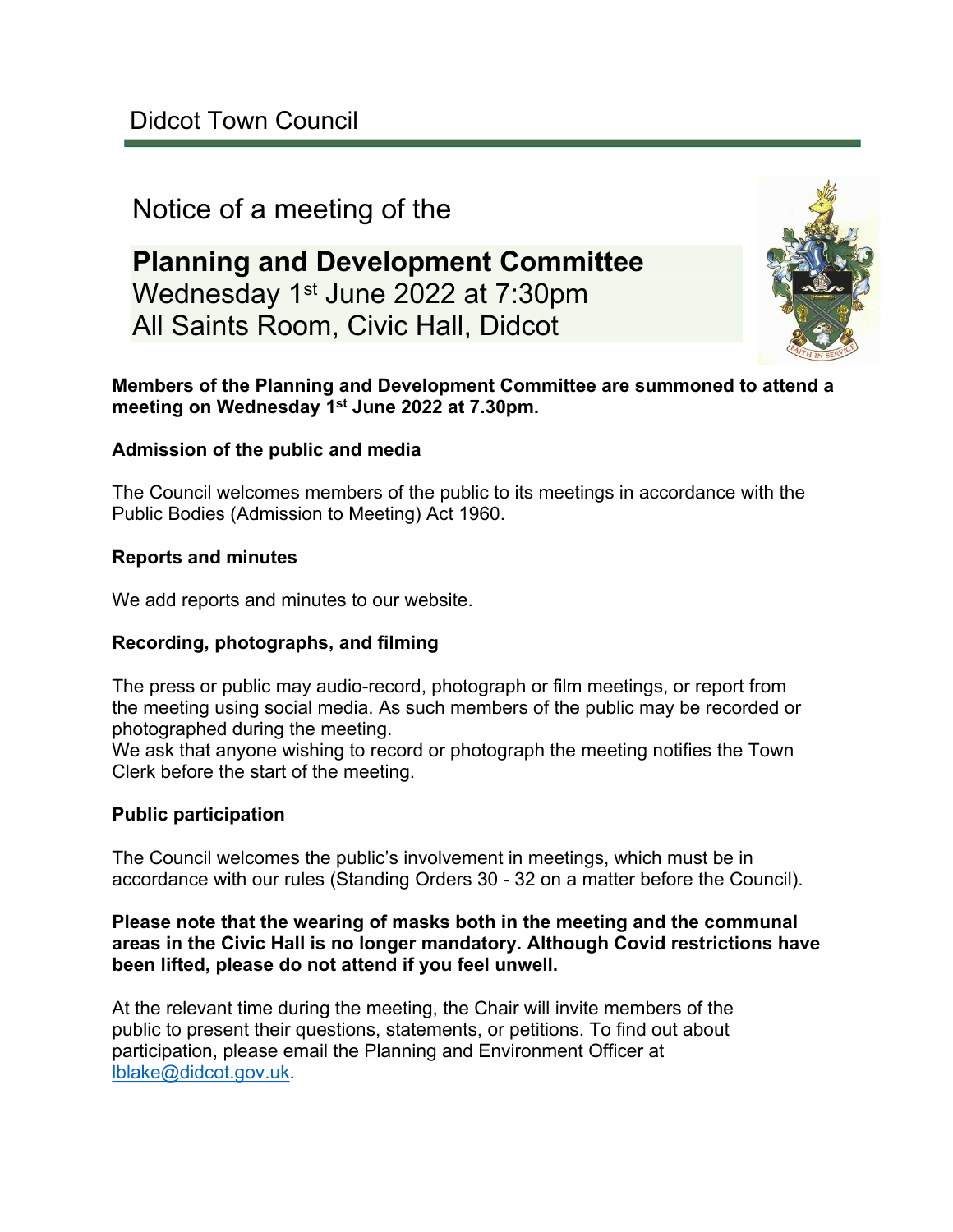# **AGENDA**

- 1. To receive apologies
- 2. To receive declarations of interest Members should declare any interests they may have on any item on this agenda in accordance with Didcot Town Council's Code of Conduct
- 3. To approve the draft minutes of the meeting held on 18th May 2022 (attached)
- 4. Questions on the minutes as to the progress of any item
- 5. To note as listed: correspondence regarding planning matters
- 6. To consider the new Joint Local Plan from South Oxfordshire and Vale of White Horse District Councils and submit any comments by 23<sup>rd</sup> June 2022
- 7. To note the erection of four new dwellings and conversion of existing property to form two new flats to be known as 43A Broadway, Didcot, OX11 8AQ and 1B to 1F Hagbourne Road, Didcot, OX11 8DP
- 8. To consider the formal notice of a Tree Preservation Order (no. 22S12 took effect, on a provisional basis on 17<sup>th</sup> May 2022) for trees at Washford Glen, Wensum Drive and Tamar Way in Didcot and submit any comments to SODC by 14th June 2022
- 9. To consider the email request to recommend that one of the new roads in Didcot be named after a Specialist Paramedic
- 10.To note as listed: applications for certificates of lawful development and information only
- 11.To consider as listed: planning applications
- 12.To note as listed: planning appeals
- 13.To note as listed: planning applications approved
- 14.To note as listed: planning applications refused
- 15.To note as listed: planning applications withdrawn
- 16.To note as listed: planning applications referred

Fableule

Janet Wheeler **Town Clerk** 26th May 2022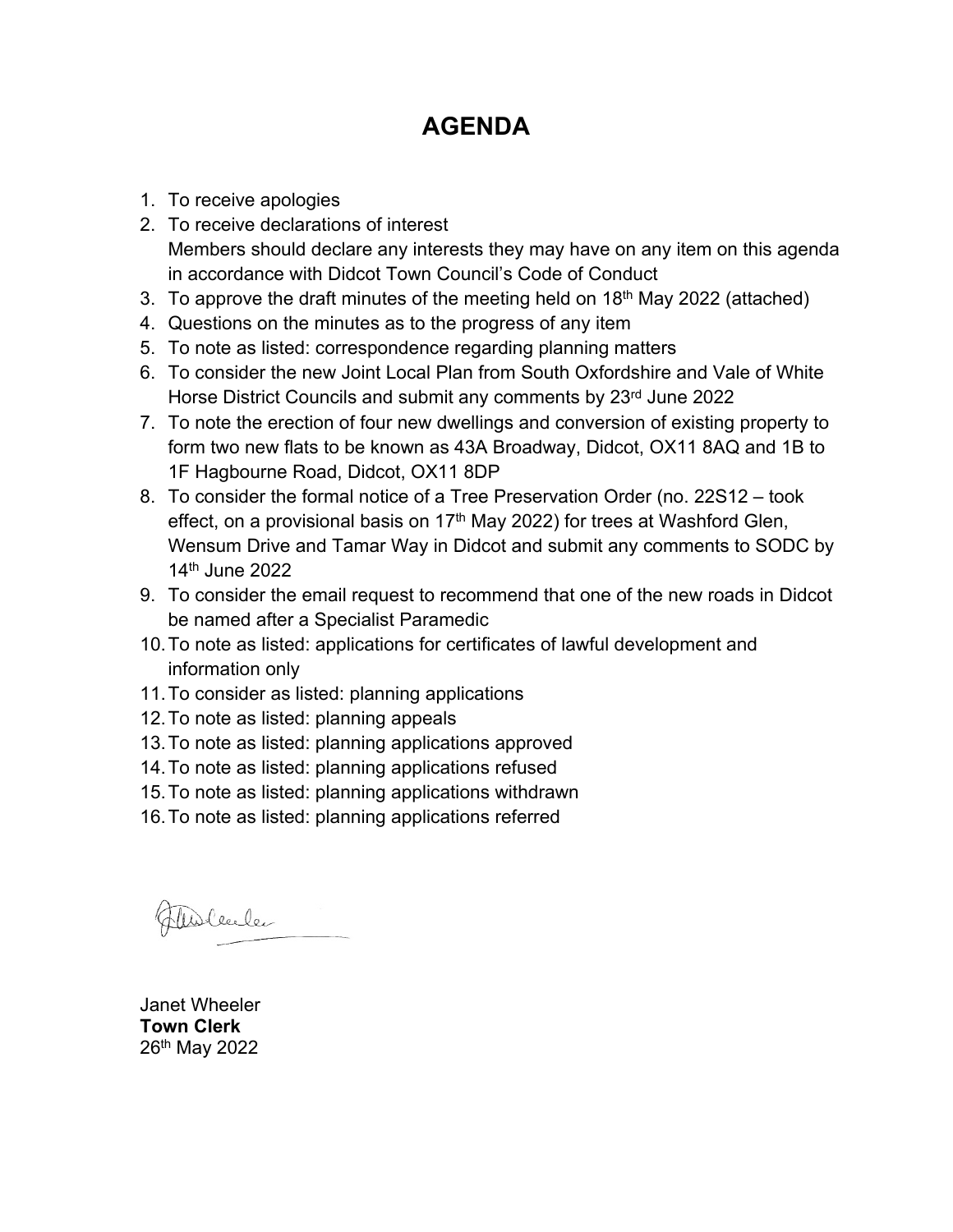#### **Voting committee members**

Cllr Eleanor Hards (Chair) Cllr Anthony Dearlove (Vice Chair) Cllr Denise Macdonald Cllr Amanda Sandiford Cllr David Rouane Cllr Melissa Mallows Cllr James Durman

#### **Substitute committee members**

Cllr John Moody Cllr Pam Siggers Cllr Mocky Khan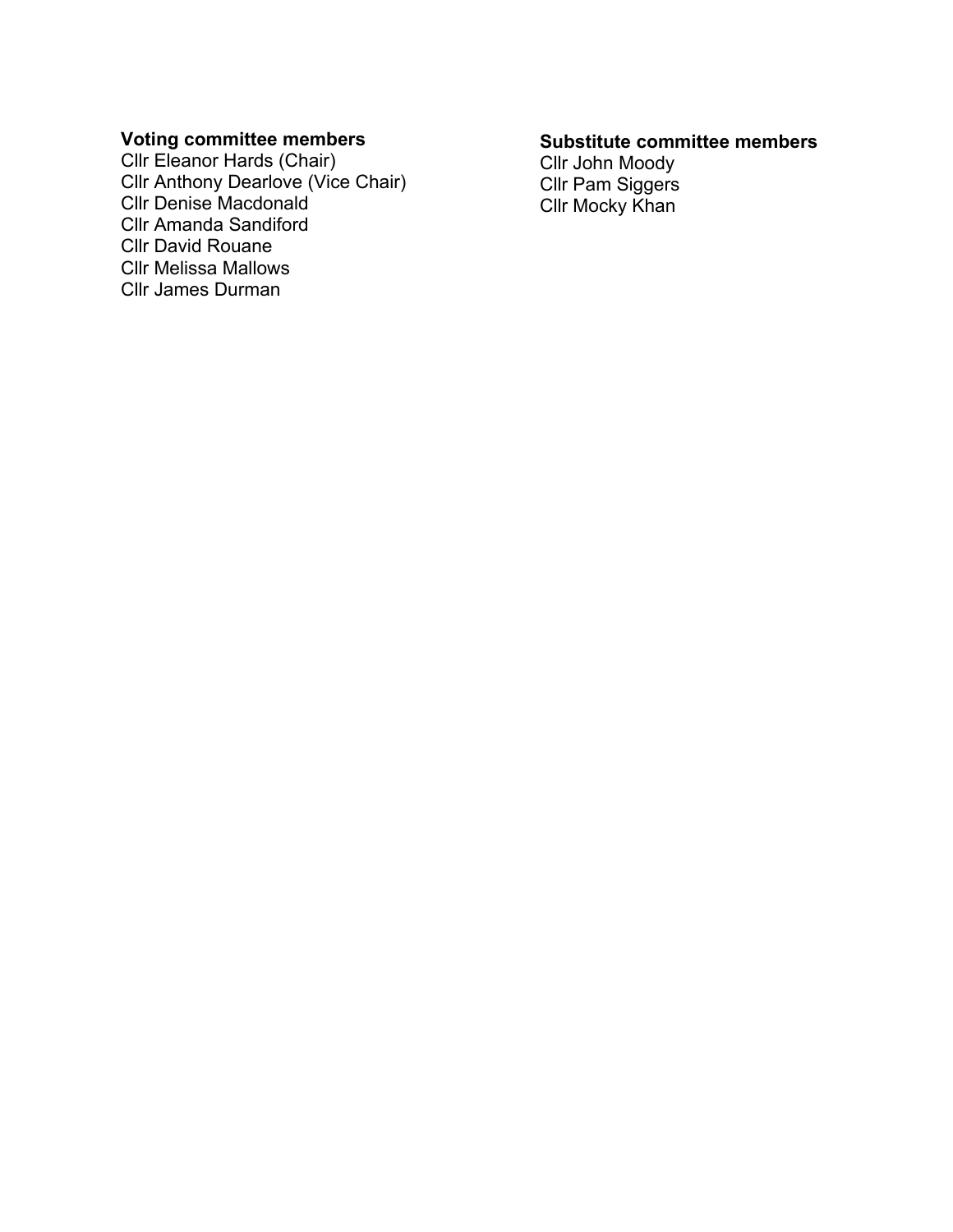# Minutes of the

# **Planning and Development Committee** Wednesday 18th May 2022 All Saints Room, Civic Hall



#### **PRESENT: Councillors:**

E Hards (Chair) A Dearlove (Vice Chair) D Rouane D Macdonald P Siggers

## **Officers:**

L Blake (Planning and Environment Officer)

# **1. To elect the Chair of the Committee**

Cllr E Hards opened the meeting and was proposed by Cllr A Dearlove as the Chair of the Committee. This was seconded by Cllr P Siggers and unanimously agreed.

# **2. To elect the Vice Chair of the Committee**

Cllr E Hards proposed Cllr A Dearlove as Vice-Chair of the Committee. This was seconded by Cllr P Siggers and unanimously agreed.

#### **3. To receive apologies**

Cllrs J Durman, M Mallows and A Sandiford tendered their apologies. Cllr P Siggers substituted for Cllr A Sandiford.

*Cllr D Rouane joined the meeting.*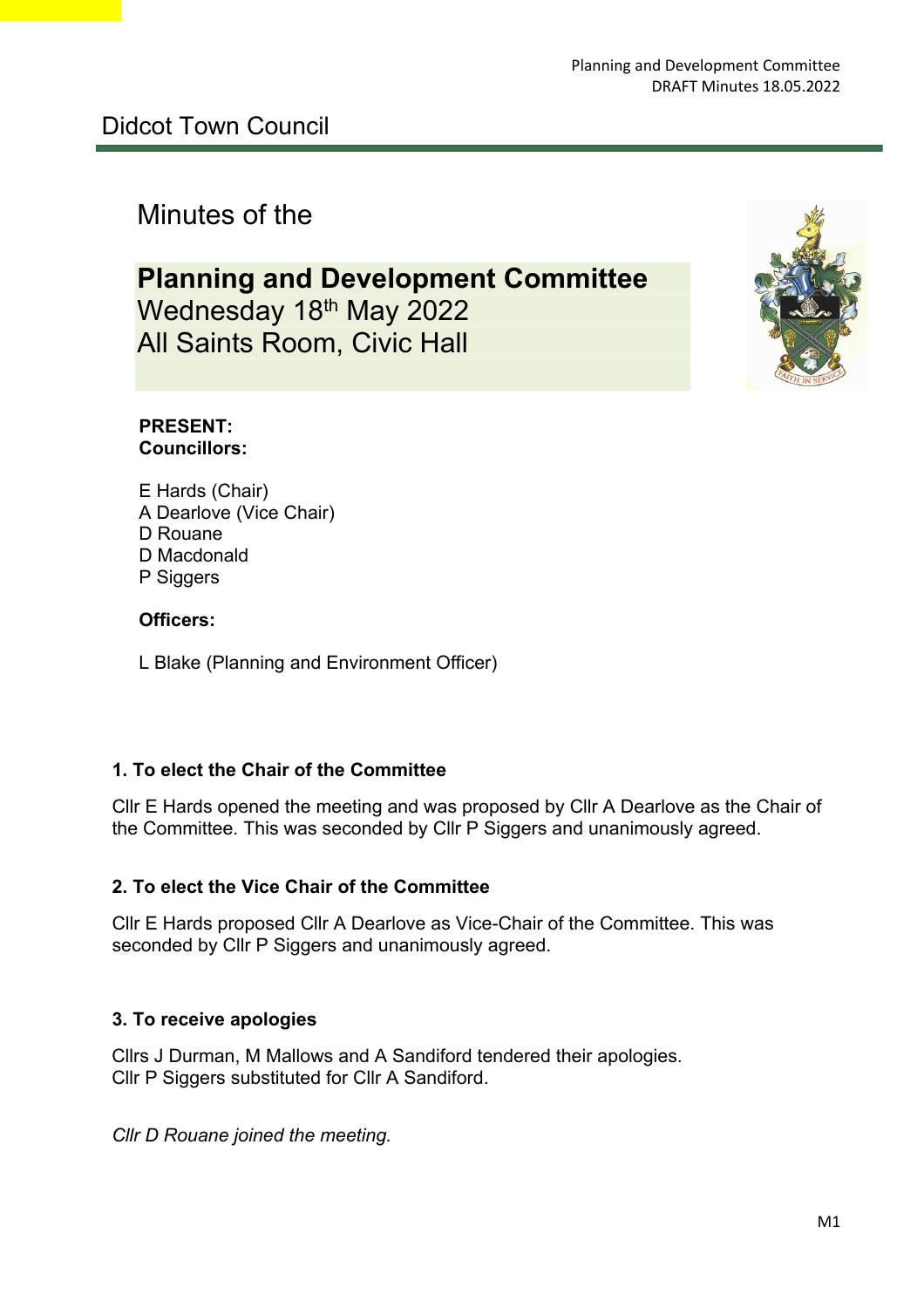#### **4. To receive declarations of interests**

No declarations of interests were received.

## **5. To review the Planning and Development Committee Terms of Reference**

The Committee considered the Terms of Reference and agreed no changes were needed.

## **6. To approve the minutes of the meeting held on 27th April 2022**

It was proposed by Cllr E Hards, seconded by Cllr A Dearlove and **RESOLVED** to approve the minutes as a true and accurate record of the meeting, and note them as such.

All members agreed.

## **7. Questions on the minutes as to the progress of any item**

There were no questions on the minutes.

#### **8. To note as listed: correspondence regarding planning maters.**

| <b>Item</b> | <b>Date</b><br>received        | <b>Received</b><br>from | <b>Sent to Members</b>            | <b>Details</b>                                                                                                                                                                                           |
|-------------|--------------------------------|-------------------------|-----------------------------------|----------------------------------------------------------------------------------------------------------------------------------------------------------------------------------------------------------|
| 8a)         | 25 <sup>th</sup> April<br>2022 | <b>VOWH</b>             | 25th April 2022                   | To inform DTC that Vale of White Horse District<br>Council has published a draft Local Development<br>Order for consultation.<br>Comments to be submitted by 25 <sup>th</sup> May 2022<br>Agenda item 9. |
| 8b)         | 25 <sup>th</sup> April<br>2022 | <b>OCC</b>              | 25th April 2022                   | To inform DTC that Planning Permission for<br>construction of a new two storey 2 form of entry<br>primary school with 90 place nursery, has been<br>granted.                                             |
| 8c)         | 28 <sup>th</sup> April<br>2022 | SODC                    | 28 <sup>th</sup> April 2022       | To inform DTC that SODC had amended application<br>P22/S1248/HH description.                                                                                                                             |
| 8d)         | $4th$ May 2022                 | <b>OCC</b>              | Sent to all Cllrs 4th<br>May 2022 | Invitation to comment on the informal consultation<br>regarding proposed diversions of footpaths 14<br>(through Didcot Girls' School) and 1 (through DTC's<br>pavilion).                                 |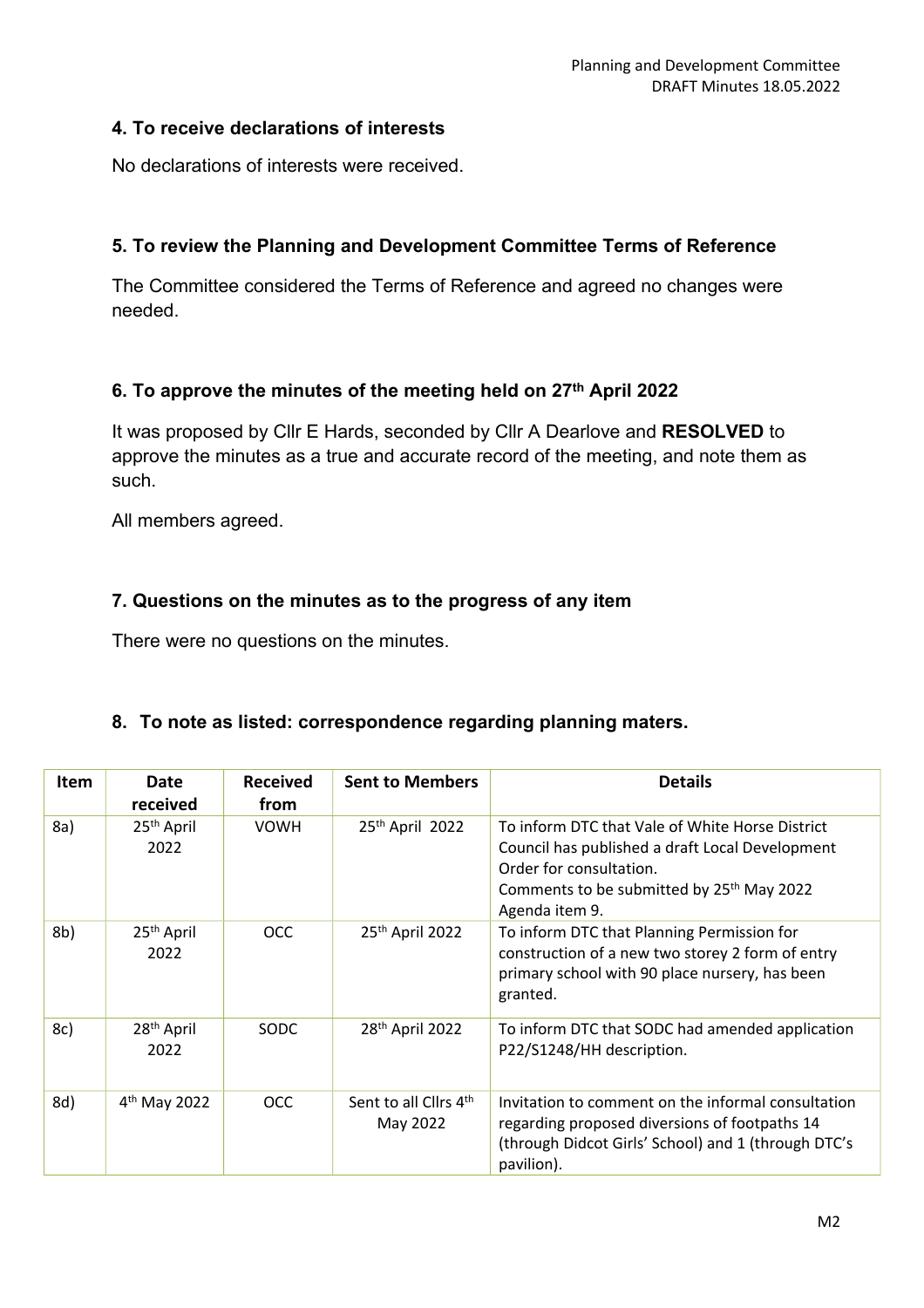|     |                           |      |                           | Comments to be submitted by 15 <sup>th</sup> June 2022.<br>Agenda item 10.                                                                                               |
|-----|---------------------------|------|---------------------------|--------------------------------------------------------------------------------------------------------------------------------------------------------------------------|
| 8e) | 12 <sup>th</sup> May 2022 | SODC | 12 <sup>th</sup> May 2022 | To inform DTC that an appeal has been made to the<br>Secretary of State against SODC's decision to refuse<br>application P21/S3038/FUL.<br>Agenda item 13a (for noting). |

The Committee noted the items of correspondence.

# **9. To consider the Local Development Order (draft for public consultation) at Land at Hill Farm, Appleford from the Vale of White Horse District Council**

The Committee considered the Local Development Order and **RESOLVED** to submit the following comments:

*"Didcot Town Council's Planning and Development Committee have doubt over the time scales for this scheme in relation to road infrastructure. The traffic mitigation measures in the HIF are essential to avoid congestion on the Northern Perimeter Road.*

*The Committee support the views of the County Archaeologist that the site needs further field evaluation.* 

*The Committee noted that there has been little response shown to the consultation and suggest better publicity is needed."* 

All members agreed.

# **10.To consider the invitation to comment on the informal consultations regarding the proposed diversions to footpaths No. 14 (at Didcot Girls' School) and part of footpath No. 1 (running through Didcot Town Council's Pavilion)**

The Committee considered the informal consultation and **RESOLVED** to support the diversions.

# **11.Applications for certificates of Lawful Development and Information only**

| 11a)            | <b>Application</b> | <b>P22/S1458/LDP</b>                                             | 2 Old Bourne Didcot Oxon OX11 7XJ                                   |  |
|-----------------|--------------------|------------------------------------------------------------------|---------------------------------------------------------------------|--|
|                 | Proposal           |                                                                  | Demolish conservatory and create extension using the same footprint |  |
|                 |                    |                                                                  | extending 3m off back of house, 3.1m to top of ridge.               |  |
| 11 <sub>b</sub> | Application        | <b>P22/S1472/PDH</b>                                             | 85 Queensway Didcot OX11 8LX                                        |  |
|                 | Proposal           | Single storey rear extension. Depth 6.00m Height 3.60m Height to |                                                                     |  |
|                 |                    | eaves 2.50m                                                      |                                                                     |  |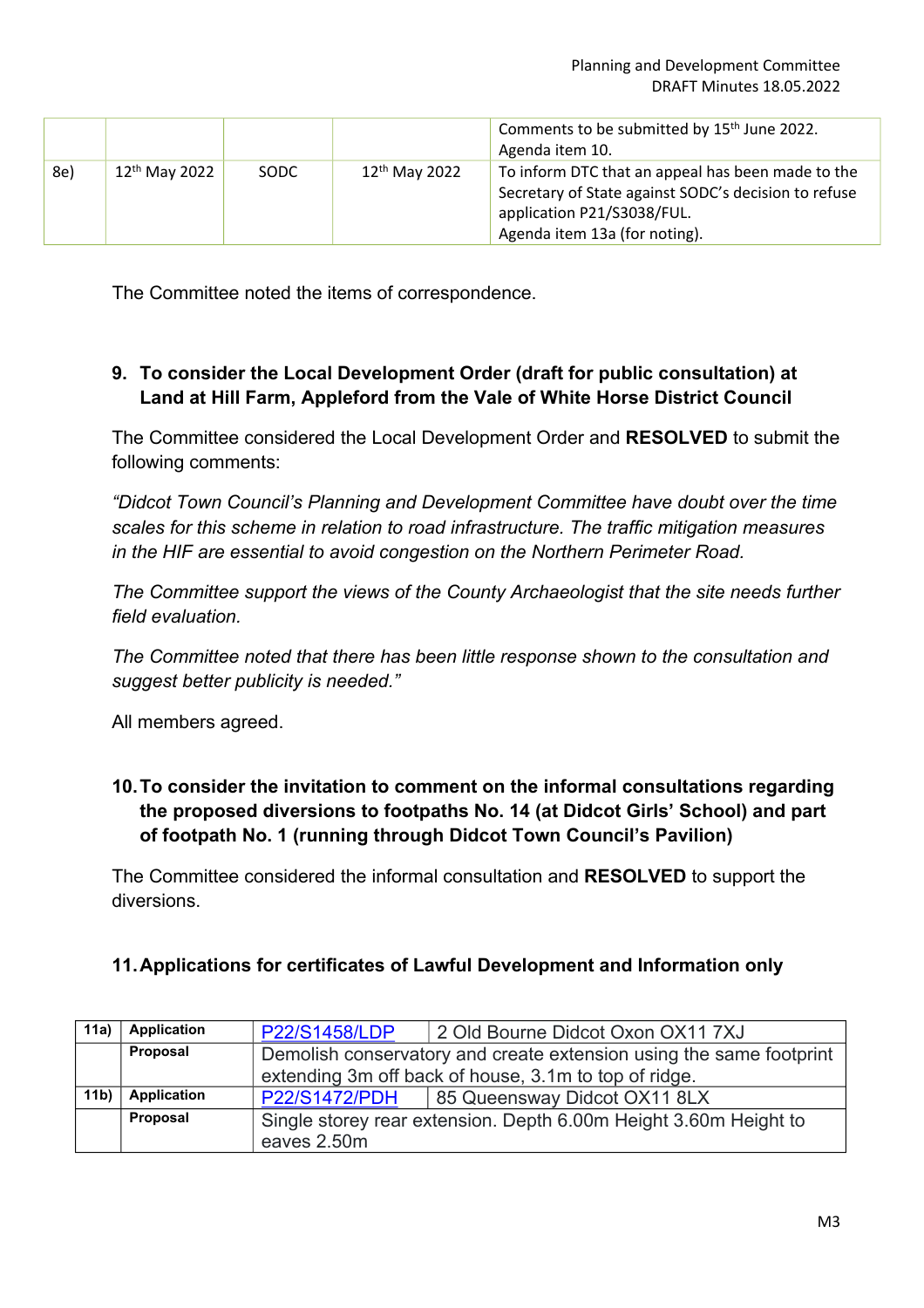# **12.To consider as listed: Planning Applications**

| 12a)            | <b>Application</b>                             | <b>P22/S1434/FUL</b>                                                | Land to the rear of 5 Lydalls Close Didcot                                |  |
|-----------------|------------------------------------------------|---------------------------------------------------------------------|---------------------------------------------------------------------------|--|
|                 |                                                |                                                                     | <b>OX117LD</b>                                                            |  |
|                 | Proposal                                       | Erection of a new bungalow                                          |                                                                           |  |
|                 | <b>Response date</b>                           | 20 <sup>th</sup> May 2022 (extended from 15 <sup>th</sup> May 2022) |                                                                           |  |
|                 | <b>Agreed response</b>                         |                                                                     | It was proposed by Cllr A Dearlove, seconded by Cllr D Rouane and         |  |
|                 |                                                |                                                                     | RESOLVED to submit no objection to the application.                       |  |
|                 |                                                |                                                                     |                                                                           |  |
|                 |                                                | All members agreed.                                                 |                                                                           |  |
| 12 <sub>b</sub> | <b>Application</b>                             | <b>P22/S1418/LB</b>                                                 | Down Farm West Hagbourne OX11 6DJ                                         |  |
|                 | Proposal                                       |                                                                     | Demolition of maintenance shed, and open fronted storage shed,            |  |
|                 |                                                |                                                                     | conversion of curtilage listed buildings to create 1 residential dwelling |  |
|                 |                                                |                                                                     | and the erection of 7 dwellings with associated access.                   |  |
|                 | <b>Response date</b>                           | 20 <sup>th</sup> May 2022 (extended from 15 <sup>th</sup> May 2022) |                                                                           |  |
|                 | <b>Agreed response</b>                         |                                                                     | It was proposed by Cllr D Macdonald, seconded by Cllr E Hards and         |  |
|                 |                                                |                                                                     | RESOLVED to submit no objection to the application, with the              |  |
|                 |                                                | following comments:                                                 |                                                                           |  |
|                 |                                                |                                                                     |                                                                           |  |
|                 |                                                |                                                                     | The Committee would like assurance that the amenity space is              |  |
|                 |                                                | adequate for each of the new houses.                                |                                                                           |  |
|                 |                                                | All members agreed.                                                 |                                                                           |  |
|                 |                                                | [See also item 12f]                                                 |                                                                           |  |
| 12c)            | <b>Application</b>                             | <b>P22/S1417/FUL</b>                                                | Installation of a power distribution building                             |  |
|                 |                                                |                                                                     | and ancillary infrastructure                                              |  |
|                 | Proposal                                       | Air Products Plc Hawksworth Didcot OX11 7PL                         |                                                                           |  |
|                 | <b>Response date</b>                           | $20th$ May 2022 (extended from 15 <sup>th</sup> May 2022)           |                                                                           |  |
|                 | <b>Agreed response</b>                         |                                                                     | It was proposed by Cllr A Dearlove, seconded by Cllr P Siggers and        |  |
|                 |                                                | RESOLVED to submit no objection to the application.                 |                                                                           |  |
|                 |                                                |                                                                     |                                                                           |  |
|                 |                                                | All members agreed.                                                 |                                                                           |  |
| 12d)            | <b>Application</b>                             | P22/S0875/HH                                                        | 23 Roding Way Didcot OX11 7RG                                             |  |
|                 | Proposal                                       | Single storey rear extension 4m x 4m                                |                                                                           |  |
|                 | <b>Response date</b>                           | 20 <sup>th</sup> May 2022 (extended from 15 <sup>th</sup> May 2022) |                                                                           |  |
|                 | <b>Agreed response</b>                         |                                                                     | It was proposed by Cllr D Macdonald, seconded by Cllr A Dearlove          |  |
|                 |                                                |                                                                     | and RESOLVED to submit no objection to the application.                   |  |
|                 |                                                |                                                                     |                                                                           |  |
|                 |                                                | All members agreed.                                                 |                                                                           |  |
|                 |                                                |                                                                     |                                                                           |  |
| 12e)            | <b>Application</b>                             | P22/S1475/HH                                                        | 85 Queensway Didcot OX11 8LX                                              |  |
|                 | Proposal                                       |                                                                     | Proposed two storey side extension and single storey front.               |  |
|                 | <b>Response date</b><br><b>Agreed response</b> | 20 <sup>th</sup> May 2022 (extended from 15 <sup>th</sup> May 2022) | It was proposed by Cllr P Siggers, seconded by Cllr D Macdonald,          |  |
|                 |                                                |                                                                     | and RESOLVED to submit no objection to the application.                   |  |
|                 |                                                |                                                                     |                                                                           |  |
|                 |                                                | All members agreed.                                                 |                                                                           |  |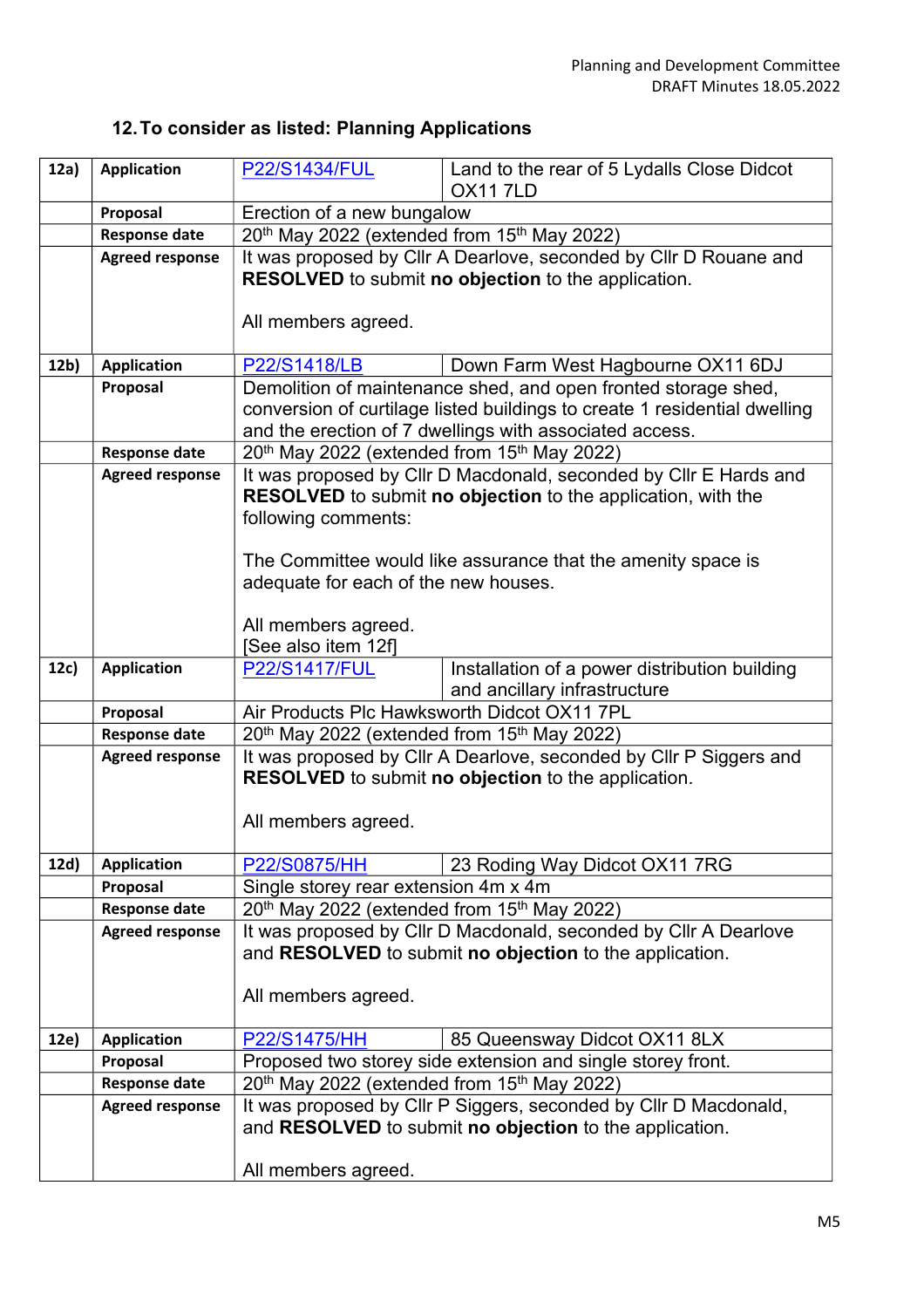| 12f) | <b>Application</b>               | <b>P22/S1415/FUL</b><br>Down Farm West Hagbourne OX11 6DJ                                                                               |  |  |
|------|----------------------------------|-----------------------------------------------------------------------------------------------------------------------------------------|--|--|
|      | Proposal                         | Demolition of maintenance shed, and open fronted storage shed,                                                                          |  |  |
|      |                                  | conversion of curtilage listed buildings to create 1 residential dwelling                                                               |  |  |
|      |                                  | and the erection of 7 dwellings with associated access.                                                                                 |  |  |
|      | <b>Response date</b>             | 20 <sup>th</sup> May 2022 (extended from 15 <sup>th</sup> May 2022)                                                                     |  |  |
|      |                                  |                                                                                                                                         |  |  |
|      | <b>Agreed response</b>           | It was proposed by Cllr D Macdonald, seconded by Cllr E Hards and<br>RESOLVED to submit no objection to the application, with the       |  |  |
|      |                                  | following comments:                                                                                                                     |  |  |
|      |                                  |                                                                                                                                         |  |  |
|      |                                  | The Committee would like assurance that the amenity space is                                                                            |  |  |
|      |                                  | adequate for each of the new houses.                                                                                                    |  |  |
|      |                                  |                                                                                                                                         |  |  |
|      |                                  | All members agreed.                                                                                                                     |  |  |
|      |                                  | [See also item 12b]<br>Unit 47 Orchard Centre Didcot OX11 7LL                                                                           |  |  |
| 12g) | <b>Application</b>               | <b>P22/S1451/FUL</b>                                                                                                                    |  |  |
|      | Proposal<br><b>Response date</b> | Change of use to permit use as a dental surgery (Class E(e) use)<br>20 <sup>th</sup> May 2022 (extended from 18 <sup>th</sup> May 2022) |  |  |
|      |                                  |                                                                                                                                         |  |  |
|      | <b>Agreed response</b>           | It was proposed by Cllr D Macdonald, seconded by Cllr P Siggers and                                                                     |  |  |
|      |                                  | <b>RESOLVED</b> to support this application.                                                                                            |  |  |
|      |                                  |                                                                                                                                         |  |  |
|      |                                  | All members agreed.                                                                                                                     |  |  |
| 12h) | <b>Application</b>               | <b>P22/S1119/FUL</b><br>88 Abbott Road Didcot OX11 8HY                                                                                  |  |  |
|      | Proposal                         | Demolition of existing sheds and garage and construction of two one-                                                                    |  |  |
|      |                                  | bedroom flats.                                                                                                                          |  |  |
|      | <b>Response date</b>             | 20th May 2022                                                                                                                           |  |  |
|      | <b>Agreed response</b>           | It was proposed by Cllr A Dearlove, seconded by Cllr E Hards and                                                                        |  |  |
|      |                                  | RESOLVED to submit no objection to the application, with the                                                                            |  |  |
|      |                                  | following comments:                                                                                                                     |  |  |
|      |                                  | The Committee are concerned that there has been a significant                                                                           |  |  |
|      |                                  | number of infill developments over the years which has seen informal                                                                    |  |  |
|      |                                  | parking for residents diminish. The road is routinely used by school                                                                    |  |  |
|      |                                  | children and is already extremely busy, and the Committee are                                                                           |  |  |
|      |                                  | concerned that the development will have a cumulative effect on the                                                                     |  |  |
|      |                                  | surrounding area.                                                                                                                       |  |  |
|      |                                  |                                                                                                                                         |  |  |
|      |                                  | All members agreed.                                                                                                                     |  |  |
|      |                                  |                                                                                                                                         |  |  |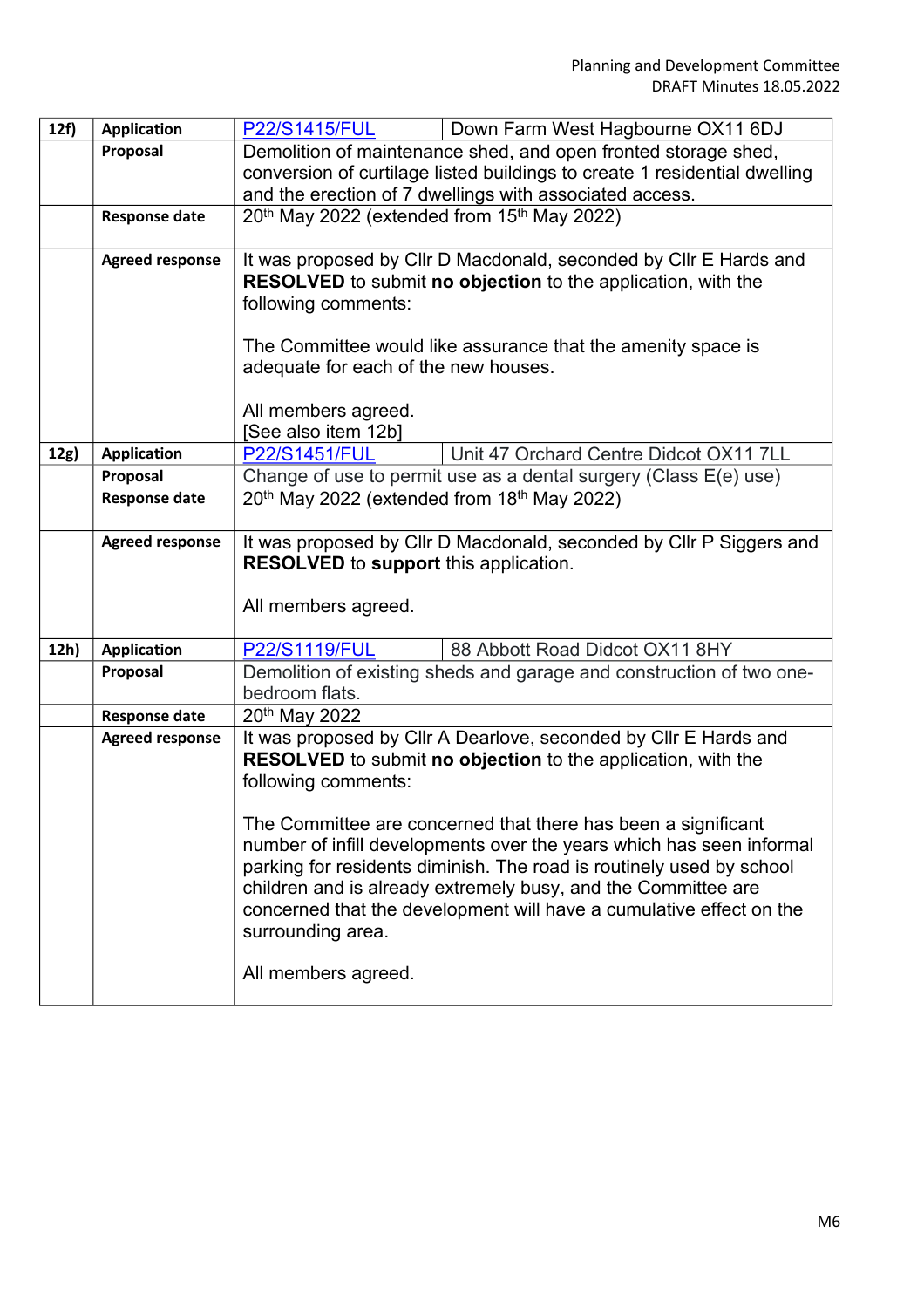| 12i)        | <b>Application</b>     | P22/S1522/T56             | Grass verge south of Hitchcock Way Didcot<br><b>OX11 8ET</b>                                    |
|-------------|------------------------|---------------------------|-------------------------------------------------------------------------------------------------|
|             | Proposal               |                           | Removal of EE apparatus on existing 15m lattice tower at yard off                               |
|             |                        |                           | Hadden Hill, North Moreton (OXF0148) with proposed 20m EE slim                                  |
|             |                        |                           | streetworks streetpole and associated supporting apparatus on the                               |
|             | <b>Response date</b>   | 20th May 2022             | grass verge south of Hitchcock Way, Didcot OX11 8ET.                                            |
|             | <b>Agreed response</b> |                           | It was proposed by CIIr E Hards, seconded by CIIr P Siggers and                                 |
|             |                        |                           | <b>RESOLVED</b> to submit no objection to the application.                                      |
|             |                        |                           |                                                                                                 |
|             |                        | All members agreed.       |                                                                                                 |
|             |                        |                           |                                                                                                 |
| 12j)        | <b>Application</b>     | P22/S1572/HH              | 15 Reed Street Didcot OX11 6FL<br>Loft conversion to habitable room with three rear dormers and |
|             | Proposal               | rooflights to front       |                                                                                                 |
|             | <b>Response date</b>   | 25th May 2022             |                                                                                                 |
|             | <b>Agreed response</b> |                           | It was proposed by Cllr E Hards, seconded by Cllr D Macdonald, and                              |
|             |                        |                           | <b>RESOLVED</b> to submit no objection to the application, with the                             |
|             |                        | following comment:        |                                                                                                 |
|             |                        |                           |                                                                                                 |
|             |                        |                           | The Committee have concerns whether there would be adequate                                     |
|             |                        | parking.                  |                                                                                                 |
|             |                        | All members agreed.       |                                                                                                 |
|             |                        |                           |                                                                                                 |
| 12k)        | <b>Application</b>     | P22/S1599/HH              | 15 Holly Lane Didcot OX11 6DA                                                                   |
|             | Proposal               |                           | Single storey rear extension and partial garage conversion                                      |
|             | <b>Response date</b>   | 26th May 2022             |                                                                                                 |
|             | <b>Agreed response</b> |                           | It was proposed by Cllr P Siggers, seconded by D Macdonald, and                                 |
|             |                        |                           | <b>RESOLVED</b> to submit no objection to the application.                                      |
|             |                        |                           |                                                                                                 |
|             |                        |                           |                                                                                                 |
|             |                        | All members agreed.       |                                                                                                 |
| <b>12I)</b> | <b>Application</b>     | P22/S1604/HH              | 87 Green Close Didcot OX11 8TE                                                                  |
|             | Proposal               |                           | Proposed first floor side extension and new porch.                                              |
|             | <b>Response date</b>   | 26th May 2022             |                                                                                                 |
|             | <b>Agreed response</b> |                           | It was proposed by Cllr A Dearlove, seconded by Cllr P Siggers and                              |
|             |                        |                           | RESOLVED to submit no objection to the application.                                             |
|             |                        |                           |                                                                                                 |
|             |                        | All members agreed.       |                                                                                                 |
| 12m)        | <b>Application</b>     | P22/S1682/HH              | 28 Longford Way Didcot OX11 7UW                                                                 |
|             | Proposal               |                           | Single storey rear extension and first floor extension over garage.                             |
|             | <b>Response date</b>   | 31 <sup>st</sup> May 2022 |                                                                                                 |
|             | <b>Agreed response</b> |                           | It was proposed by Cllr D Macdonald, seconded by Cllr A Dearlove                                |
|             |                        |                           | and RESOLVED to submit no objection to the application.                                         |
|             |                        | All members agreed.       |                                                                                                 |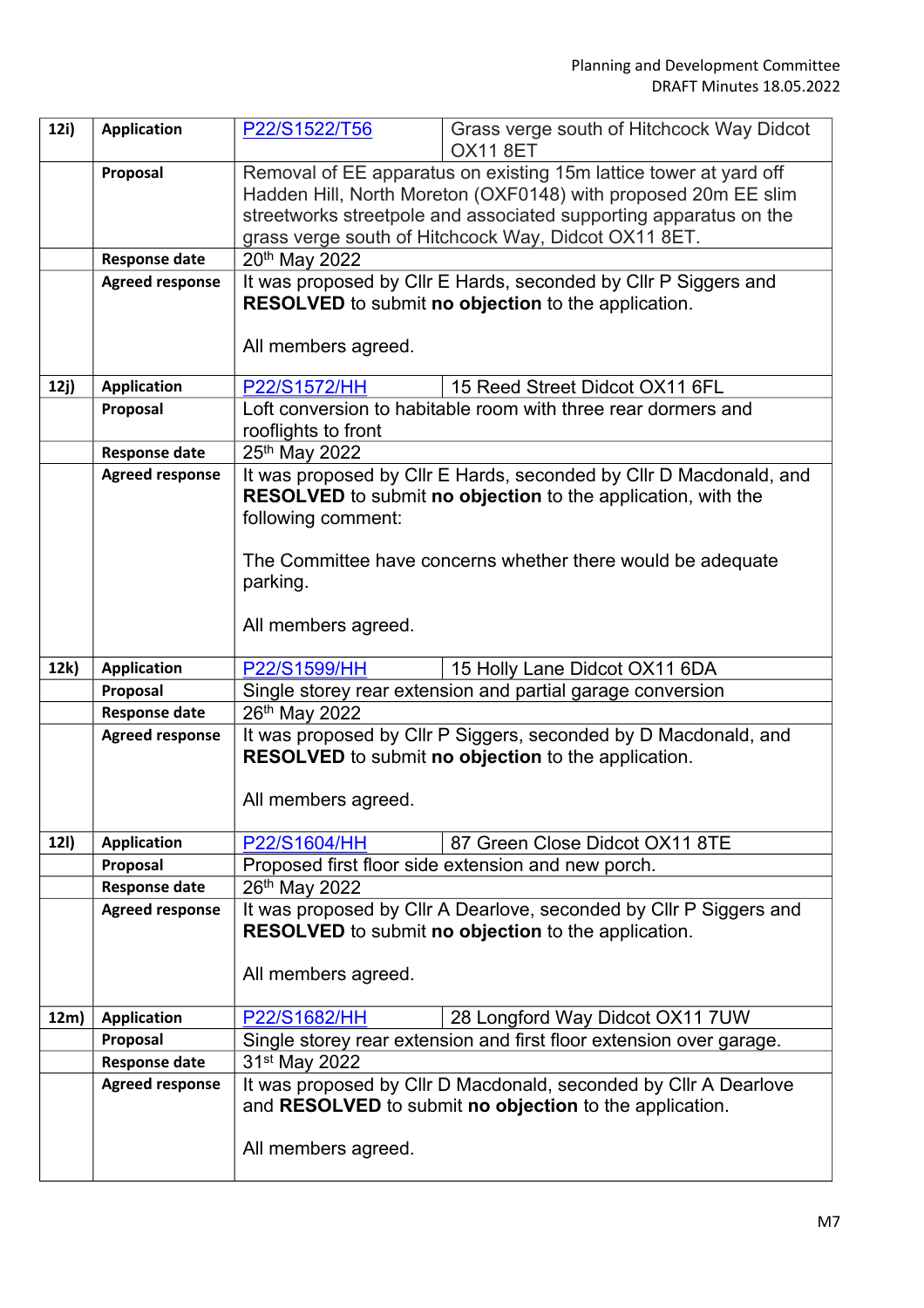| 12n) | <b>Application</b>     | <b>P21/S0666/FUL</b>                                                                                                               | Southernwood 70-72 Park Road Didcot                                                             |  |
|------|------------------------|------------------------------------------------------------------------------------------------------------------------------------|-------------------------------------------------------------------------------------------------|--|
|      |                        |                                                                                                                                    | <b>OX11 8QP</b>                                                                                 |  |
|      | <b>Amendment</b>       | No.2 - dated $27th$ April 2022                                                                                                     |                                                                                                 |  |
|      | Proposal               | Removal of lettable cabins; erection of two new dwellings with                                                                     |                                                                                                 |  |
|      |                        | associated parking, secure and covered bicycle storage, refuse and                                                                 |                                                                                                 |  |
|      |                        | recycling storage and private amenity space (as amended plans to                                                                   |                                                                                                 |  |
|      |                        | change size and design of dwellings received 9 March 2022 and 27                                                                   |                                                                                                 |  |
|      |                        | April 2022)                                                                                                                        |                                                                                                 |  |
|      | <b>Response date</b>   | 24th May 2022                                                                                                                      |                                                                                                 |  |
|      | <b>Previous</b>        |                                                                                                                                    | 14 <sup>th</sup> May 2021 - Didcot Town Council objects to this application on the grounds that |  |
|      | response               |                                                                                                                                    | the development would be unneighbourly and overbearing.                                         |  |
|      |                        |                                                                                                                                    |                                                                                                 |  |
|      |                        |                                                                                                                                    | 7 <sup>th</sup> April 2022 - The Committee would like to continue with their previous objection |  |
|      |                        |                                                                                                                                    | due to the development being unneighbourly and overbearing with poor access.                    |  |
|      |                        | The adjacent properties will inevitably suffer loss of privacy, especially as the                                                  |                                                                                                 |  |
|      |                        | buildings appear to be 6 bedroomed properties.                                                                                     |                                                                                                 |  |
|      | <b>Agreed response</b> | It was proposed by Cllr A Dearlove, seconded by Cllr P Siggers and<br>RESOLVED to maintain the Town Council's previous objections. |                                                                                                 |  |
|      |                        |                                                                                                                                    |                                                                                                 |  |
|      |                        | All members agreed.                                                                                                                |                                                                                                 |  |
|      |                        |                                                                                                                                    |                                                                                                 |  |
| 12o) | <b>Application</b>     | P22/S1683/HH                                                                                                                       | 4 Bush Furlong Didcot OX11 7SS                                                                  |  |
|      | Proposal               | Single storey rear extension                                                                                                       |                                                                                                 |  |
|      | <b>Response date</b>   | 1st June 2022                                                                                                                      |                                                                                                 |  |
|      | <b>Agreed response</b> |                                                                                                                                    | It was proposed by Cllr D Rouane, seconded by Cllr P Siggers and                                |  |
|      |                        |                                                                                                                                    | <b>RESOLVED</b> to submit no objection to the application.                                      |  |
|      |                        |                                                                                                                                    |                                                                                                 |  |
|      |                        | All members agreed.                                                                                                                |                                                                                                 |  |
|      |                        |                                                                                                                                    |                                                                                                 |  |

# **13.To note as listed: Planning Appeals.**

The Committee noted the below listed planning appeal had been received.

| 13a) | Application                       | P21/S3038/FUL 3 Macdonald Close Didcot OX11 7BH   |
|------|-----------------------------------|---------------------------------------------------|
|      | Proposal                          | New detached 2-bedroom house (as amended by plans |
|      |                                   | received on the 27th of October 2021)             |
|      | DTC response                      | $5th$ August 2921 – No objection                  |
|      | Representations to be received by | 14 <sup>th</sup> June 2022                        |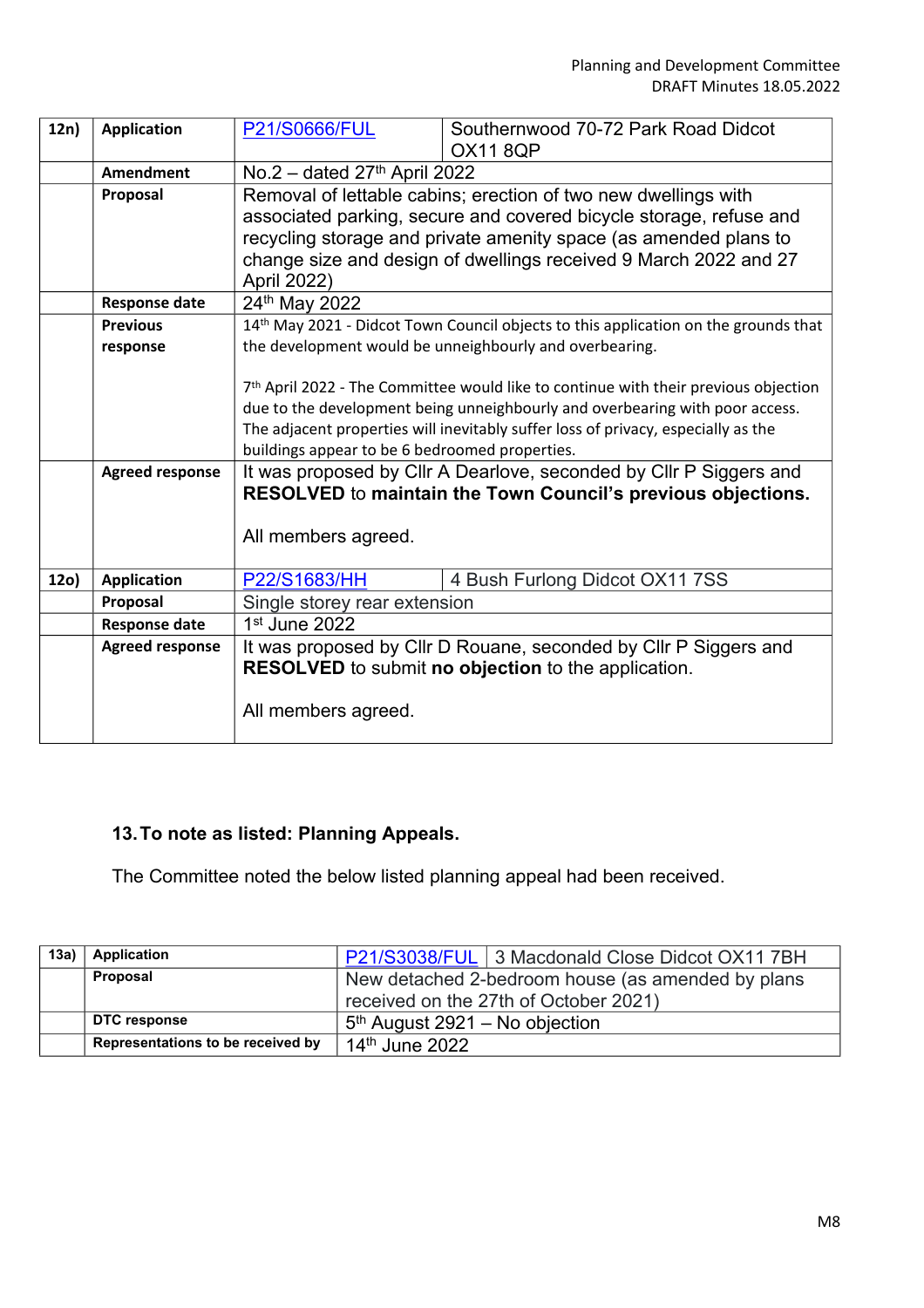# **14. Applications Approved.**

The Committee noted the below listed approvals.

| <b>Didcot Town Council's</b><br>recommendation                                                                                                                     | <b>Planning Application</b><br><b>Number</b> | <b>Proposal and Address</b>                                                                                                                                                                                                               |
|--------------------------------------------------------------------------------------------------------------------------------------------------------------------|----------------------------------------------|-------------------------------------------------------------------------------------------------------------------------------------------------------------------------------------------------------------------------------------------|
| No objection                                                                                                                                                       | P22/S0778/HH                                 | Proposed two storey and single storey<br>rear extensions including front porch<br>extension.                                                                                                                                              |
|                                                                                                                                                                    |                                              | 72 Norreys Road Didcot OX11 0AN                                                                                                                                                                                                           |
| No objection                                                                                                                                                       | P22/S0675/HH                                 | Single storey front and rear extensions.                                                                                                                                                                                                  |
|                                                                                                                                                                    |                                              | 46 Prestwick Burn Didcot OX11 7UZ                                                                                                                                                                                                         |
| No objection                                                                                                                                                       | <b>P22/S0777/FUL</b>                         | Installation of extraction flue on side<br>elevation of building.                                                                                                                                                                         |
|                                                                                                                                                                    |                                              | 146 Broadway Didcot OX11 8SH                                                                                                                                                                                                              |
| No objection                                                                                                                                                       | P22/S0668/HH                                 | First floor extension over existing<br>garage, ground floor single storey<br>extension replacing existing<br>conservatory with open plan porch<br>cover to front aspect.                                                                  |
|                                                                                                                                                                    |                                              | 14 Dearne Place Didcot OX11 7UU                                                                                                                                                                                                           |
| No objection                                                                                                                                                       | P22/S0809/HH                                 | Single & two storey rear extensions.                                                                                                                                                                                                      |
|                                                                                                                                                                    |                                              | 22 Icknield Close Didcot OX11 7AU                                                                                                                                                                                                         |
| No objection                                                                                                                                                       | P22/S0980/HH                                 | Demolish existing conservatory and<br>erect single storey rear extension.<br>3 Haydon Road Didcot Oxon OX11<br>7JB                                                                                                                        |
| No objection                                                                                                                                                       | P22/S0693/HH                                 | New single storey rear extension & first<br>floor extension over existing garage.                                                                                                                                                         |
|                                                                                                                                                                    |                                              | 7 Evenlode Drive Didcot OX11 7XG                                                                                                                                                                                                          |
| No Objection                                                                                                                                                       | P22/S0948/A                                  | Proposed signage to building elevation,<br>wall, post & fence.                                                                                                                                                                            |
|                                                                                                                                                                    |                                              | <b>Travis Perkins Trading Co Ltd Richs</b><br><b>Sidings Didcot OX11 8AG</b>                                                                                                                                                              |
| Response:<br><b>Didcot Town Council will</b><br>withdraw their previous<br>objection provided that<br>South Oxfordshire District<br>Council are satisfied that the | P21/S5385/FUL                                | S73 - Variation of conditions 8<br>(BREEAM pre-assessment report) & 9<br>(BREEAM - final certificate) on<br>application P21/S1036/FUL (amended<br><b>BREEAM</b> report received 06 April<br>2022).<br>(Planning application for a storage |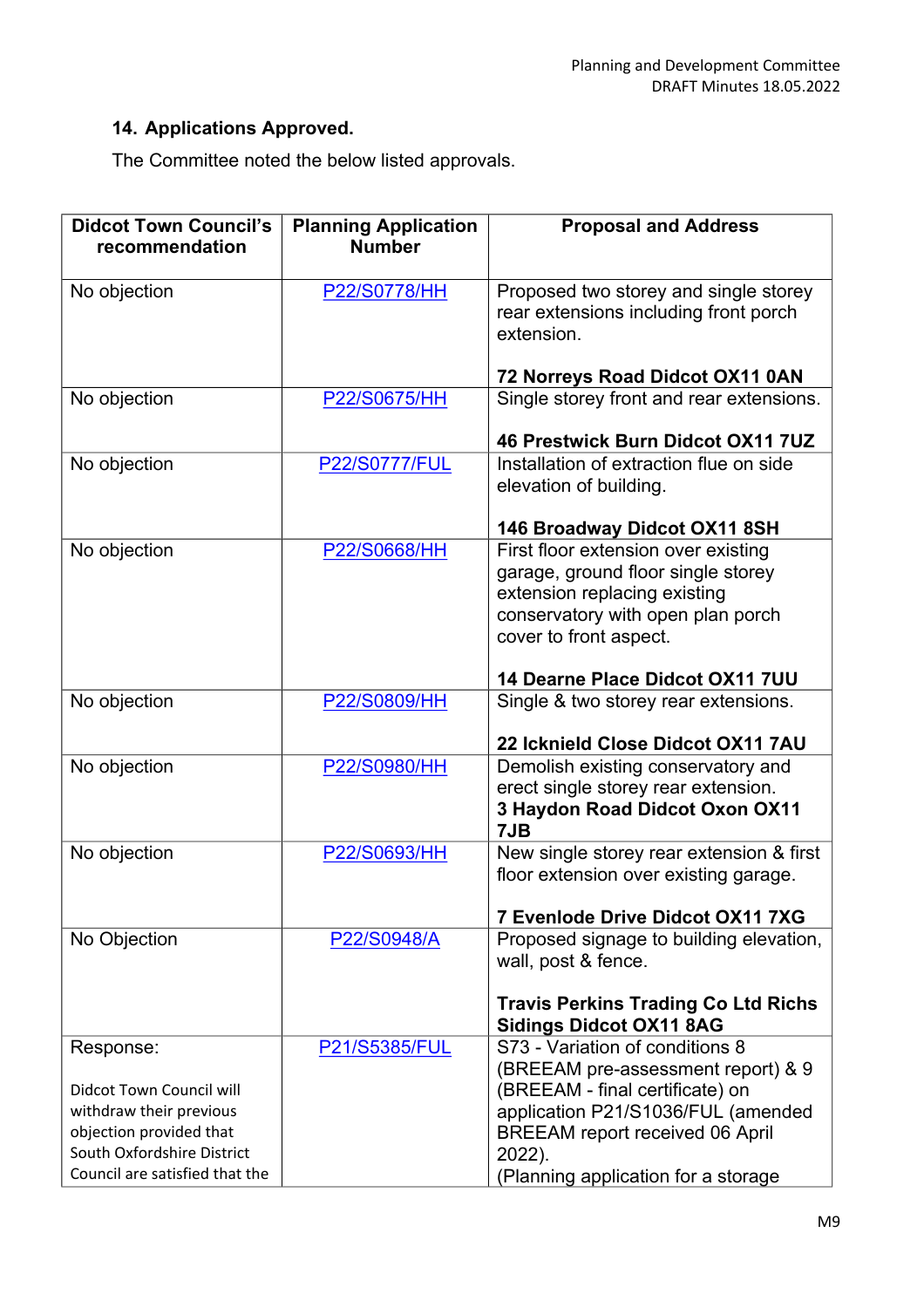| report justifies a good rating.                                                                                                                                                                                                                                                                                                                     |                      | building including staff amenity<br>facilities).                                                                  |
|-----------------------------------------------------------------------------------------------------------------------------------------------------------------------------------------------------------------------------------------------------------------------------------------------------------------------------------------------------|----------------------|-------------------------------------------------------------------------------------------------------------------|
|                                                                                                                                                                                                                                                                                                                                                     |                      | <b>Hadden Hill Golf Club Hadden Hill</b><br>North Moreton OX11 9BJ                                                |
| No objection                                                                                                                                                                                                                                                                                                                                        | P22/S0933/HH         | Single storey rear extension.                                                                                     |
|                                                                                                                                                                                                                                                                                                                                                     |                      | 112 Orwell Drive Didcot OX11 7RY                                                                                  |
| No objection with<br>comments:                                                                                                                                                                                                                                                                                                                      | <b>P22/S0843/FUL</b> | Extensions and alterations at second<br>floor level to create four 1-bedroom<br>apartments with associated works. |
| The Committee noted some                                                                                                                                                                                                                                                                                                                            |                      |                                                                                                                   |
| of the apartments are of an<br>unusual shape with an<br>unusual floor plan. This will<br>restrict the usable space and<br>the Committee questions it<br>in terms of its impact against<br>the nationally described<br>space standards. The<br>Committee also request that<br>a condition be added to<br>ensure the development is a<br>car free one |                      | 125 Broadway Didcot OX11 8AW                                                                                      |

# **15. Applications refused.**

The Committee noted no applications had been refused.

# **16. Applications withdrawn.**

The Committee noted the application withdrawn, listed below.

| <b>Application</b>                       | <b>P22/S0659/FUL</b>     | 40 Queensway Didcot OX11 8LU                                                                                                         |
|------------------------------------------|--------------------------|--------------------------------------------------------------------------------------------------------------------------------------|
| Proposal                                 |                          | Extension to house containing two one-bedroom apartments.                                                                            |
| Date withdrawal<br>confirmation received | 7 <sup>th</sup> May 2022 |                                                                                                                                      |
| DTC's response                           |                          | The Committee object to this application due to substandard parking, insufficient<br>amenity space and over development of the site. |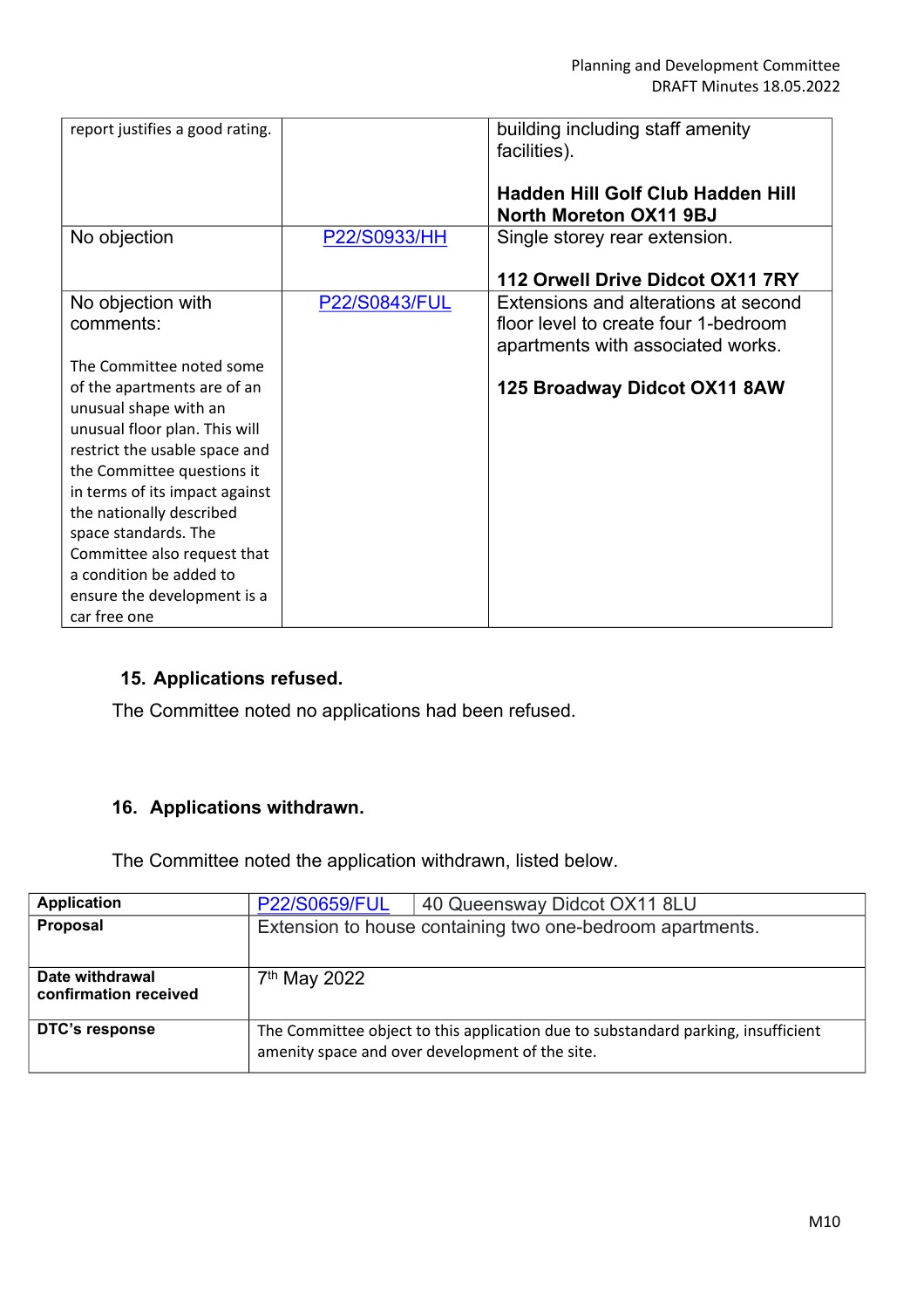# **17. Applications referred.**

The Committee noted no planning applications had been referred.

The meeting closed at 8.13pm.

Signed: ……………………………………….

Date: ……………………………………….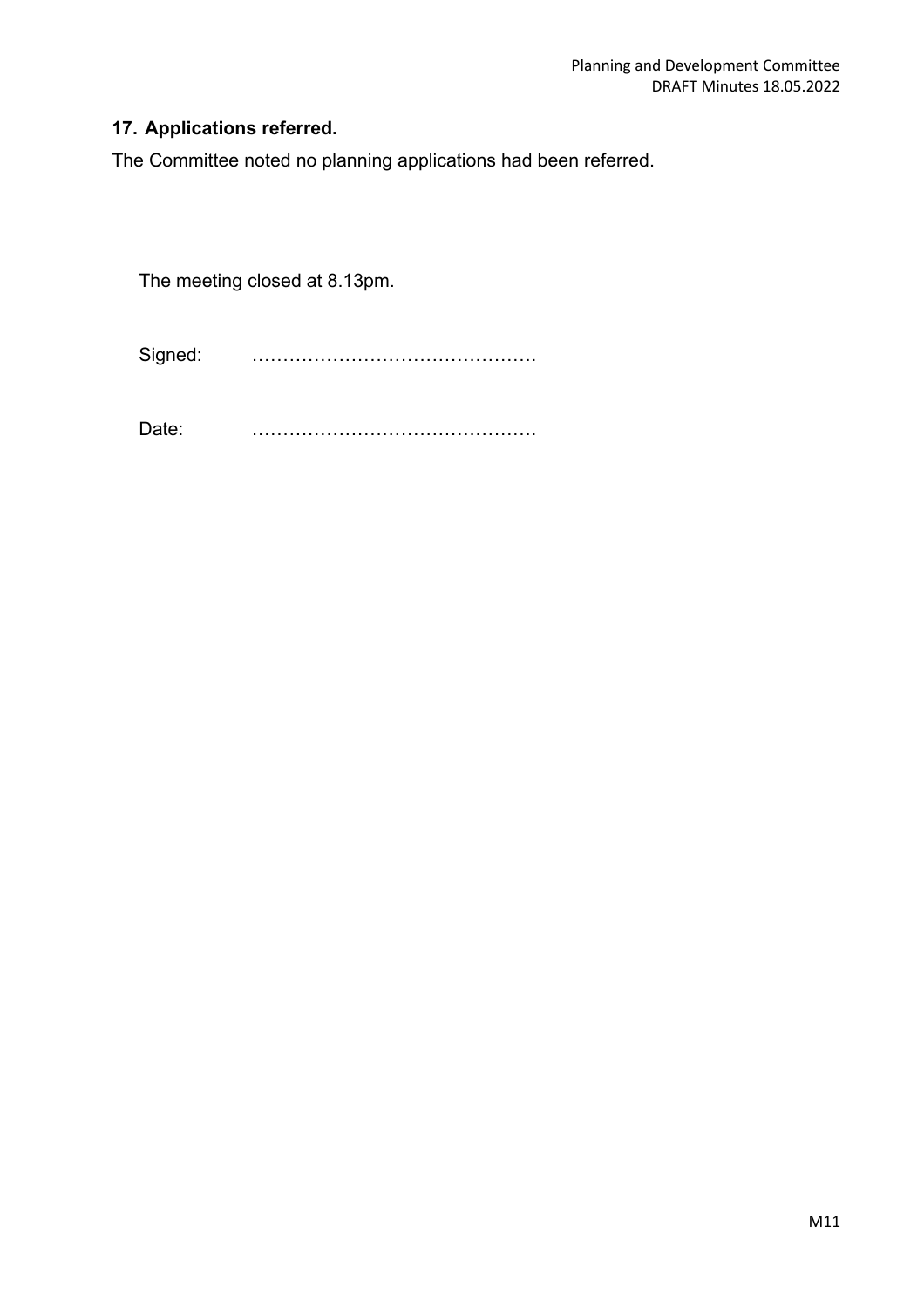Agenda continued.

#### **1. To receive apologies**

#### **2. To receive declarations of interest**

Members should declare any interests they may have on any item on this agenda in accordance with Didcot Town Council's Code of Conduct

## **3. To approve the draft minutes of the meeting held on 18th May 2022**

## **4. Questions on the minutes as to the progress of any item**

#### **5. To note as listed: correspondence received regarding planning matters.**

| Item | Date<br>received          | <b>Received</b><br>from | <b>Sent to Members</b>    | <b>Details</b>                                                                                                                                                                                                                                                                                                           |
|------|---------------------------|-------------------------|---------------------------|--------------------------------------------------------------------------------------------------------------------------------------------------------------------------------------------------------------------------------------------------------------------------------------------------------------------------|
| 5a)  | 12 <sup>th</sup> May 2022 | SODC&<br><b>VOWH</b>    | 17 <sup>th</sup> May 2022 | To invite DTC to comment on the new Joint Local<br>Plan from SODC and VWHDC.<br>Comments to be submitted by 23rd June 2022.<br>Agenda item 6.                                                                                                                                                                            |
| 5b)  | $17th$ May<br>2022        | SODC                    | 17th May 2022             | To inform DTC that Tree Preservation orders (TPO)<br>have been considered for trees at Washford Glen,<br>Wensum Drive and Tamar Way, Didcot.<br>DTC can object, express support, or make other<br>representations to the order. Comments must be<br>received by writing by 14 <sup>th</sup> June 2022.<br>Agenda item 8. |
| 5c)  | 25 <sup>th</sup> May 2022 | SODC                    | 26 <sup>th</sup> May 2022 | To inform DTC that application P21/S0666/FUL - 70-<br>72 Park Road, Didcot, will be considered by SODC's<br>Planning Committee on 8th June 2022.<br>Registering to speak must be received by noon on 7 <sup>th</sup><br>June 2022.                                                                                       |

# **6. To consider the new Joint Local Plan from South Oxfordshire and Vale of White Horse District Councils and submit any comments by 23rd June 2022**

Consultation material can be found [here.](https://www.southoxon.gov.uk/south-oxfordshire-district-council/planning-and-development/local-plan-and-planning-policies/local-plan-2041/)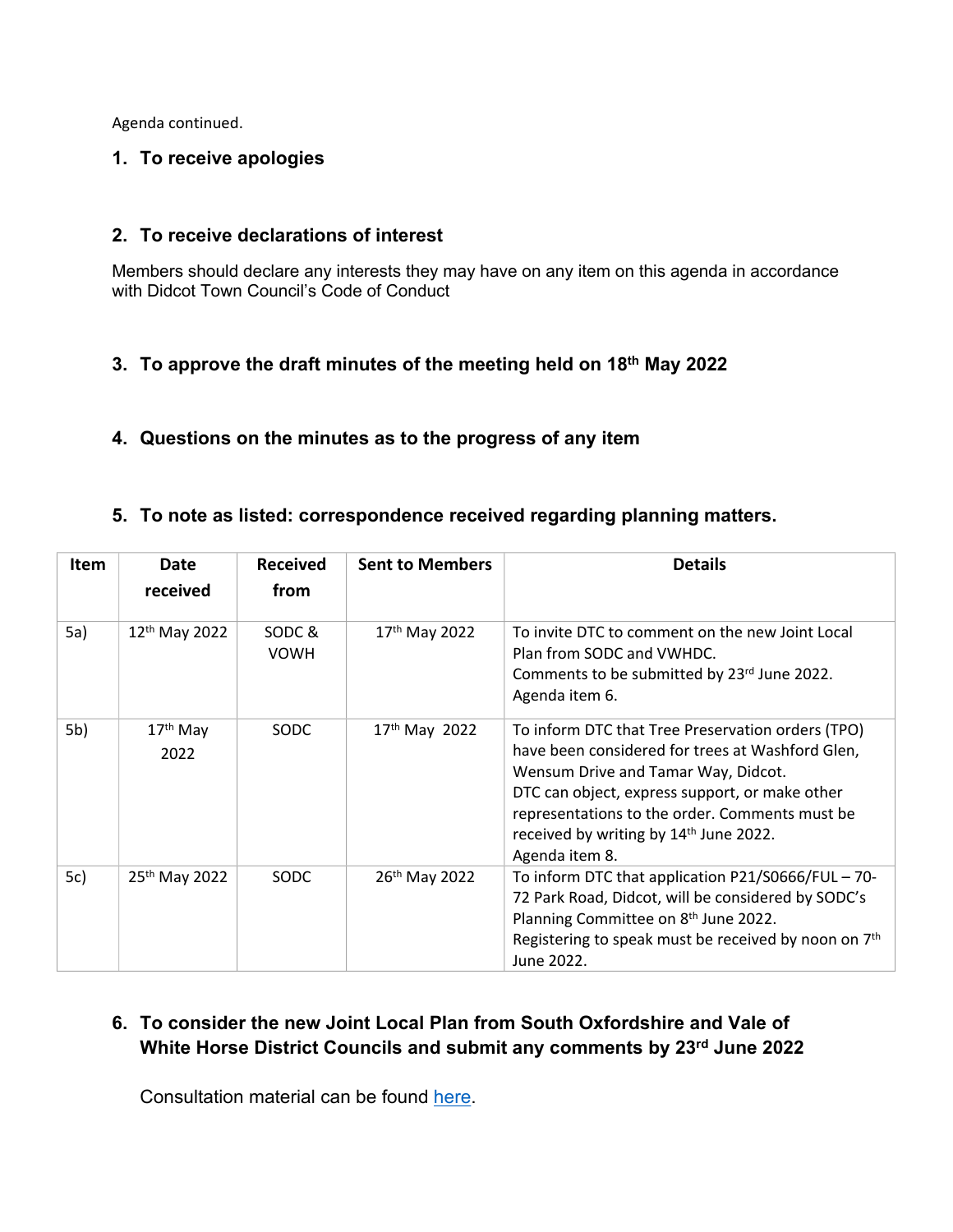**7. To note the erection of four new dwellings and conversion of existing property to form two new flats to be known as 43A Broadway, Didcot, OX11 8AQ and 1B to 1F Hagbourne Road, Didcot, OX11 8DP** 

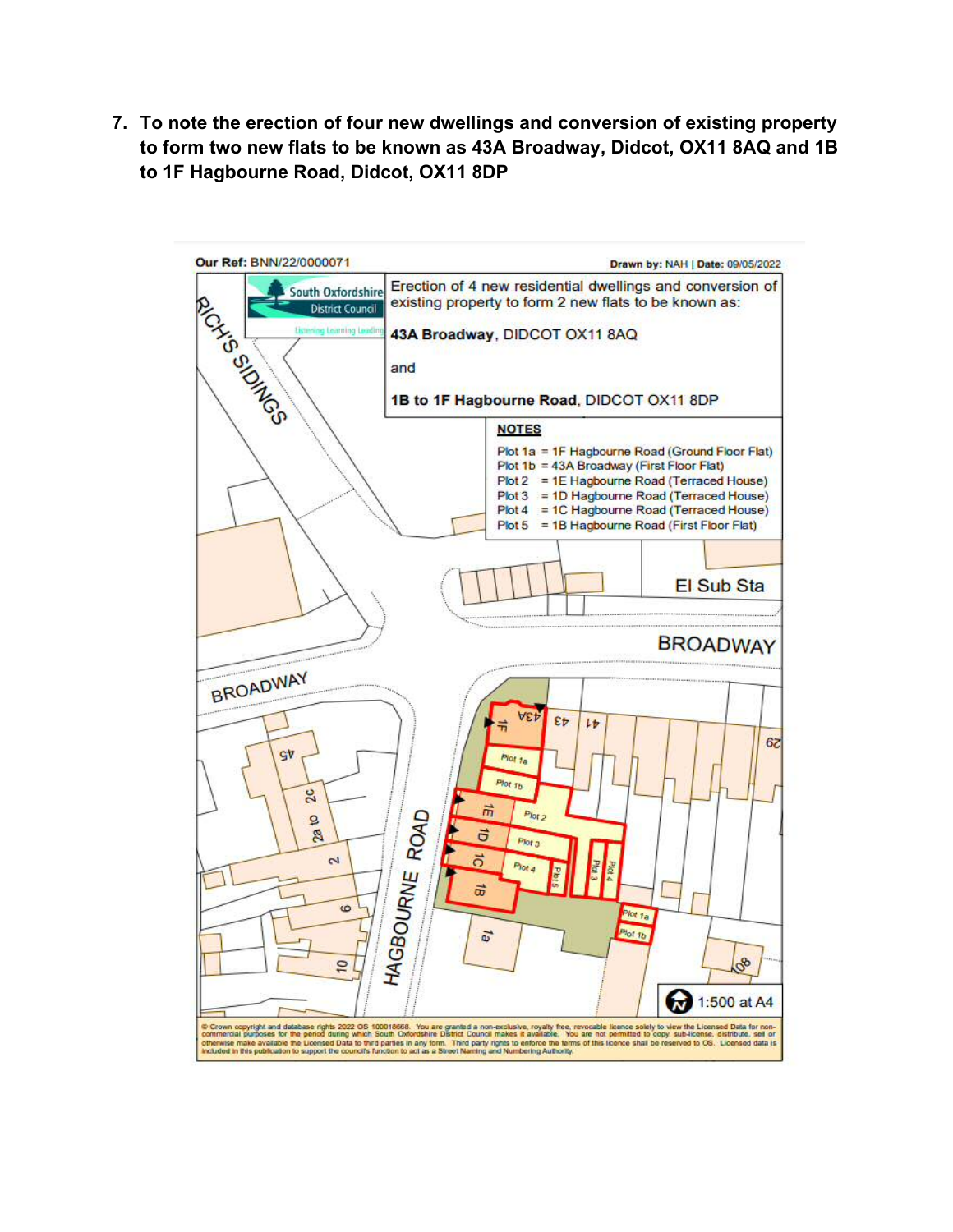**8. To consider the formal notice of a Tree Preservation Order (no. 22S12 – took effect, on a provisional basis on 17th May 2022) for trees at Washford Glen, Wensum Drive and Tamar Way in Didcot and submit any comments to SODC by 14th June 2022**



All details were sent to members on  $17<sup>th</sup>$  May 2022.

# **9. To consider the email request to recommend that one of the new roads in Didcot be named after a Specialist Paramedic**

Didcot Town Council received the following email on 18<sup>th</sup> May 2022:

*"I should be grateful if this email could be forwarded to the appropriate councillor(s).*

*You will probably be aware that Christopher Dark (Chris to all who knew him), a Specialist Paramedic with South Central Ambulance Service (SCAS), died in a traffic accident near the Trident Business Park in Didcot on 8 July 2021. He was returning to his Didcot home after attending a training course in Southampton. He was 34 years old.*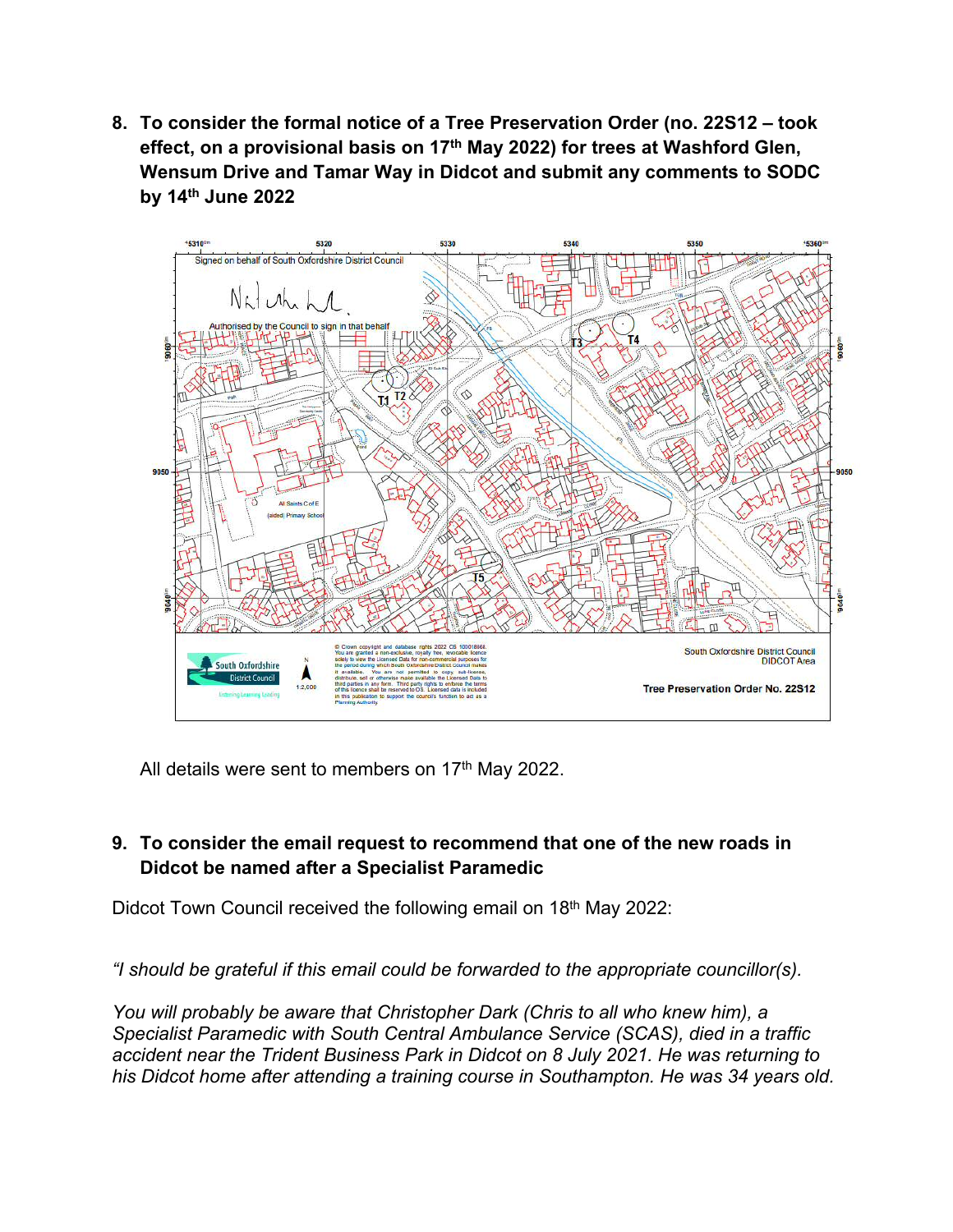*Chris was one of my colleagues who regularly worked out of Didcot Station. He was a consummate professional, dedicated to providing an essential service to all who were in need. But above all he was a lovely man, hugely qualified and experienced, and a source of great inspiration and advice to his workmates. Needless to say, we miss him greatly.*

*I wondered if the Council would consider marking his service to thousands of patients in Didcot and Oxfordshire, by naming a road in one of the new* 

*developments in his honour, and furnishing it with street signs incorporating the SCAS logo? I believe there is precedent for this in the naming of some roads after military personnel from Foxhall Barracks who were killed in service in Iraq/Afghanistan. I'm sure my colleagues in SCAS would contribute to the additional cost of the special street signs if necessary.*

*I'm grateful in advance for your consideration of this proposal. I make it as a private citizen, and not in any official capacity with SCAS."*

# **10.Applications for certificates of Lawful Development and Information only**

| 10a)            | <b>Application</b> | P22/S1118/LDP                                                | Didcot Hospital Wantage Road Didcot OX11<br>0AG |
|-----------------|--------------------|--------------------------------------------------------------|-------------------------------------------------|
|                 | Proposal           | Installation of new external awnings to three windows        |                                                 |
| 10 <sub>b</sub> | <b>Application</b> | <b>P22/S1888/PDH</b>                                         | 86 Brunstock Beck Didcot OX11 7YG               |
|                 | Proposal           | Proposed Orangery Depth: 3.50m Height 3m Height to eaves: 3m |                                                 |

#### **11.To consider as listed: Planning Applications**

| 11a) | Application            | <b>P22/S1572/HH</b>                                                 | 15 Reed Street Didcot OX11 6FL |  |
|------|------------------------|---------------------------------------------------------------------|--------------------------------|--|
|      | Amendment              | No. $1 -$ dated 9 <sup>th</sup> May 2022                            |                                |  |
|      | Proposal               | Loft conversion to habitable room (Amended Plans received 09th May  |                                |  |
|      |                        | altering Dormer and Rooflight arrangement).                         |                                |  |
|      | <b>Response date</b>   | 7 <sup>th</sup> June 2022 (extended from 26 <sup>th</sup> May 2022) |                                |  |
|      | <b>Agreed response</b> |                                                                     |                                |  |
|      |                        |                                                                     |                                |  |
|      |                        |                                                                     |                                |  |
|      |                        |                                                                     |                                |  |
|      |                        |                                                                     |                                |  |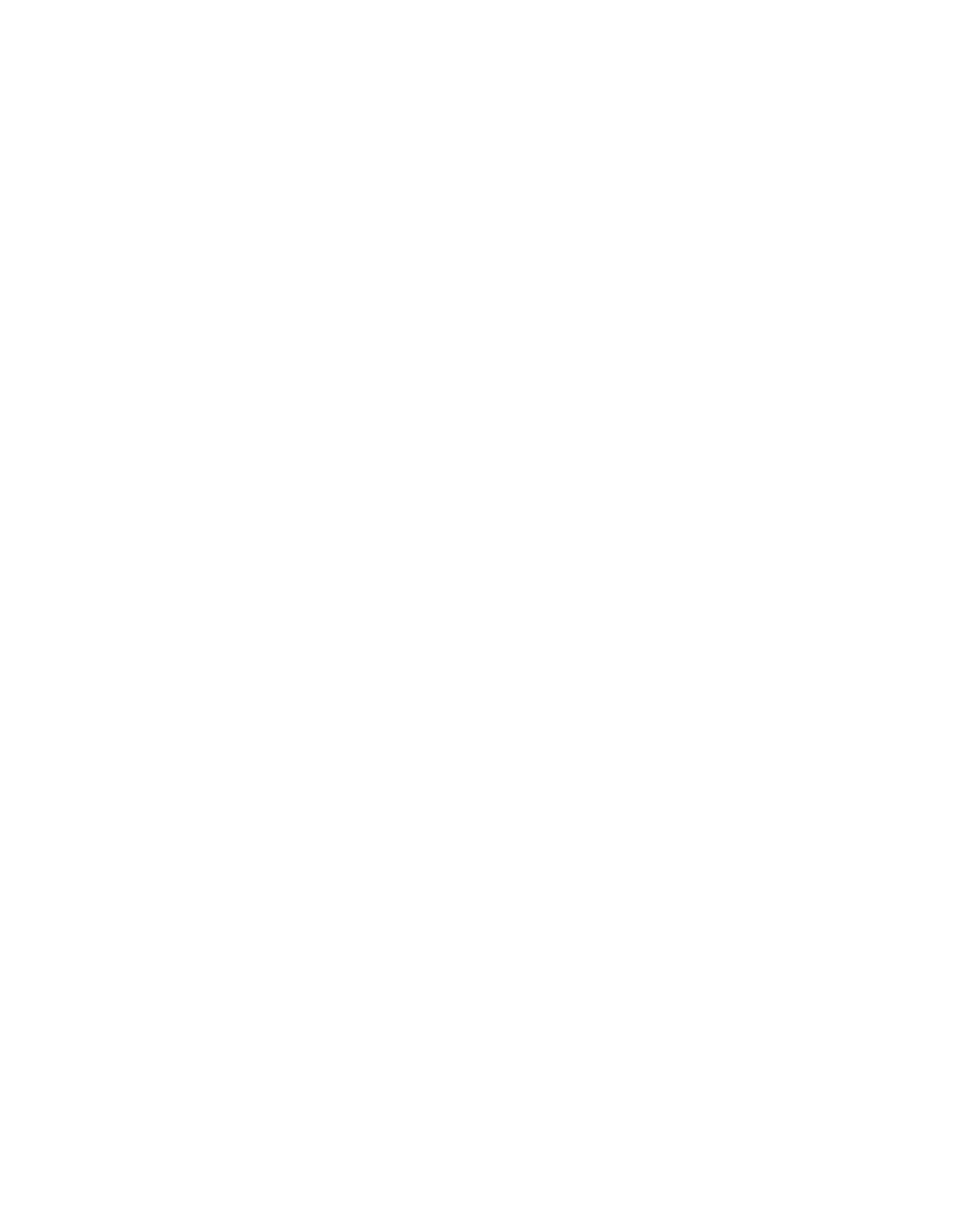| 11 <sub>b</sub> | <b>Application</b>                     | 31 Mowbray Road Didcot OX11 8ST<br><b>P22/S1771/HH</b>                                                                                   |  |  |
|-----------------|----------------------------------------|------------------------------------------------------------------------------------------------------------------------------------------|--|--|
|                 | Proposal                               | Proposed ground floor rear extension and first floor side extension.                                                                     |  |  |
|                 | <b>Response date</b>                   | 9th June 2022 (extended from 5th June 2022)                                                                                              |  |  |
|                 | <b>Agreed response</b>                 |                                                                                                                                          |  |  |
|                 |                                        |                                                                                                                                          |  |  |
|                 |                                        |                                                                                                                                          |  |  |
|                 |                                        |                                                                                                                                          |  |  |
| 11c)            | <b>Application</b>                     | 51 Edwin Road Didcot OX11 8LQ<br>P22/S1797/HH                                                                                            |  |  |
|                 | Proposal                               | Single storey rear extension                                                                                                             |  |  |
|                 | <b>Response date</b>                   | 9 <sup>th</sup> June 2022                                                                                                                |  |  |
|                 | <b>Agreed response</b>                 |                                                                                                                                          |  |  |
|                 |                                        |                                                                                                                                          |  |  |
|                 |                                        |                                                                                                                                          |  |  |
|                 |                                        |                                                                                                                                          |  |  |
|                 |                                        | P22/S0188/HH                                                                                                                             |  |  |
| 11d)            | <b>Application</b><br><b>Amendment</b> | 1 Lydalls Close Didcot OX11 7LD                                                                                                          |  |  |
|                 | Proposal                               | No. 1 - dated 9th May 2022                                                                                                               |  |  |
|                 |                                        | Demolition of existing conservatory. Erection of new side and rear<br>single storey extension. Erection of new single storey first floor |  |  |
|                 |                                        |                                                                                                                                          |  |  |
|                 |                                        | extension above existing annexe. Internal reconfigurations as<br>necessary (as amended by drwgnos PL101A, PL102A, PL103A,                |  |  |
|                 |                                        | PL104A, PL105A, PL106A and PL107A received on 9 May 2022 to                                                                              |  |  |
|                 |                                        | reduce the ridge and eaves height of the first-floor extension)                                                                          |  |  |
|                 | <b>Response date</b>                   | 9th June 2022 (extended from 1 <sup>st</sup> June 2022)                                                                                  |  |  |
|                 | <b>Agreed response</b>                 |                                                                                                                                          |  |  |
|                 |                                        |                                                                                                                                          |  |  |
|                 |                                        |                                                                                                                                          |  |  |
|                 |                                        |                                                                                                                                          |  |  |
|                 |                                        |                                                                                                                                          |  |  |
| 11e)            | <b>Application</b>                     | P22/V1053/RM<br>Phase A3 & A4 Signia Park Didcot                                                                                         |  |  |
|                 | Proposal                               | Approval of reserved matters for access, appearance, landscaping,                                                                        |  |  |
|                 |                                        | layout and scale for the erection of four employment unit (Use Class                                                                     |  |  |
|                 |                                        | B1(c)/B2/B8) at plot A3/A4 with ancillary offices, including new                                                                         |  |  |
|                 |                                        | vehicular and pedestrian access, HGV and car parking, servicing,                                                                         |  |  |
|                 |                                        | external lighting, landscaping, infrastructure and associated works                                                                      |  |  |
|                 |                                        | pursuant to outline planning permission P19/V1472/FUL dated 15th                                                                         |  |  |
|                 |                                        | October 2019.                                                                                                                            |  |  |
|                 | <b>Response date</b>                   | 18 <sup>th</sup> June 2022                                                                                                               |  |  |
|                 | <b>Agreed response</b>                 |                                                                                                                                          |  |  |
|                 |                                        |                                                                                                                                          |  |  |
|                 |                                        |                                                                                                                                          |  |  |
|                 |                                        |                                                                                                                                          |  |  |